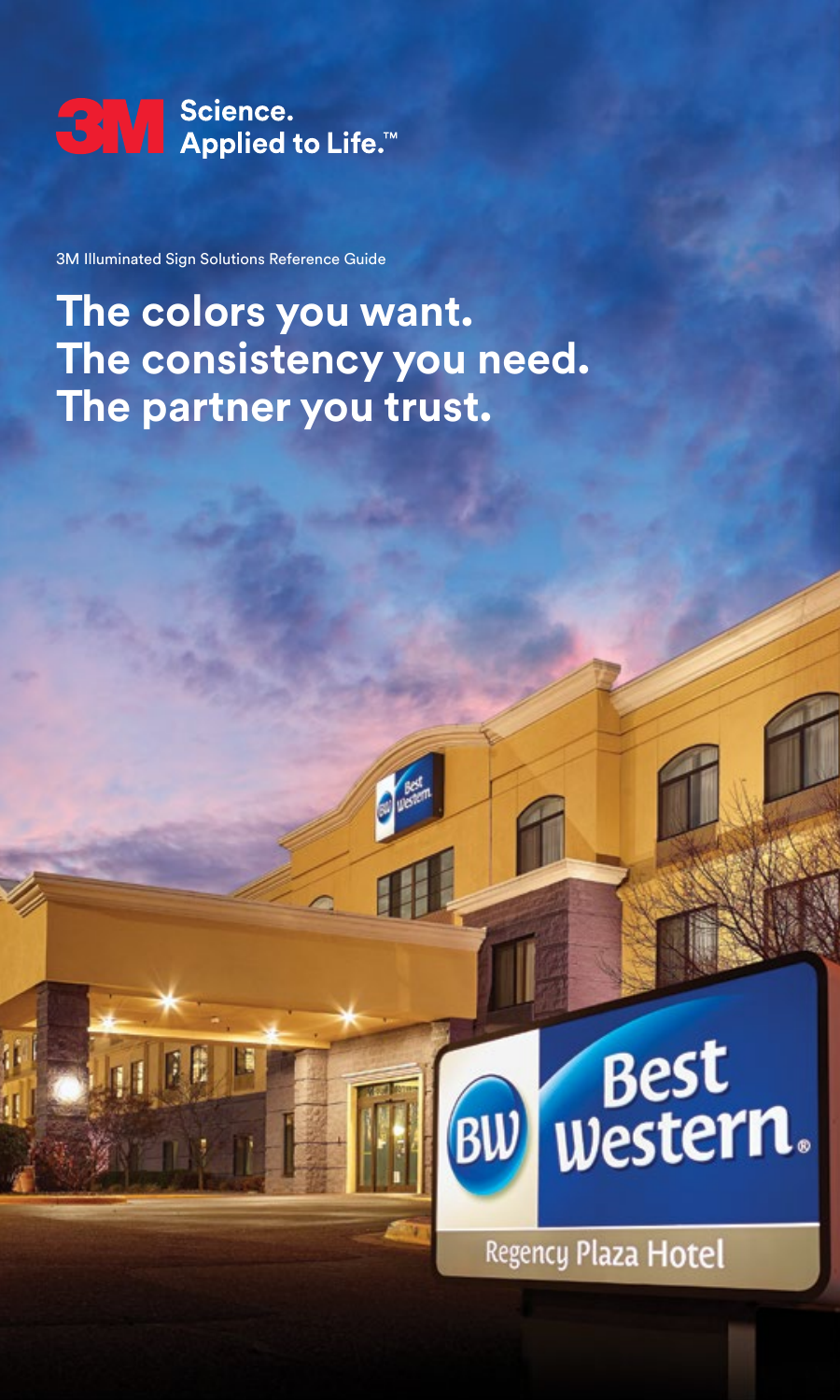### **Image is everything.**

A PRIMO

Your brand has to be consistent whether it's in New York or New Delhi. With the most colors (including custom) and design options plus unparalleled global consistency and an industryleading warranty, 3M is your single source for components of illuminated sign faces.

- $\triangleright$  Colored Translucent Films
	- 3M™ Envision™ Translucent Film Series 3730 3M™ Scotchcal™ Translucent Graphic Film Series 3630

T. P.R.I.MO

- **Inkjet Printable Films**
- $\blacktriangleright$  Overlaminates
- **Light Management Films**
- **Flexible Substrates**
- 3M™ MCS™ Warranty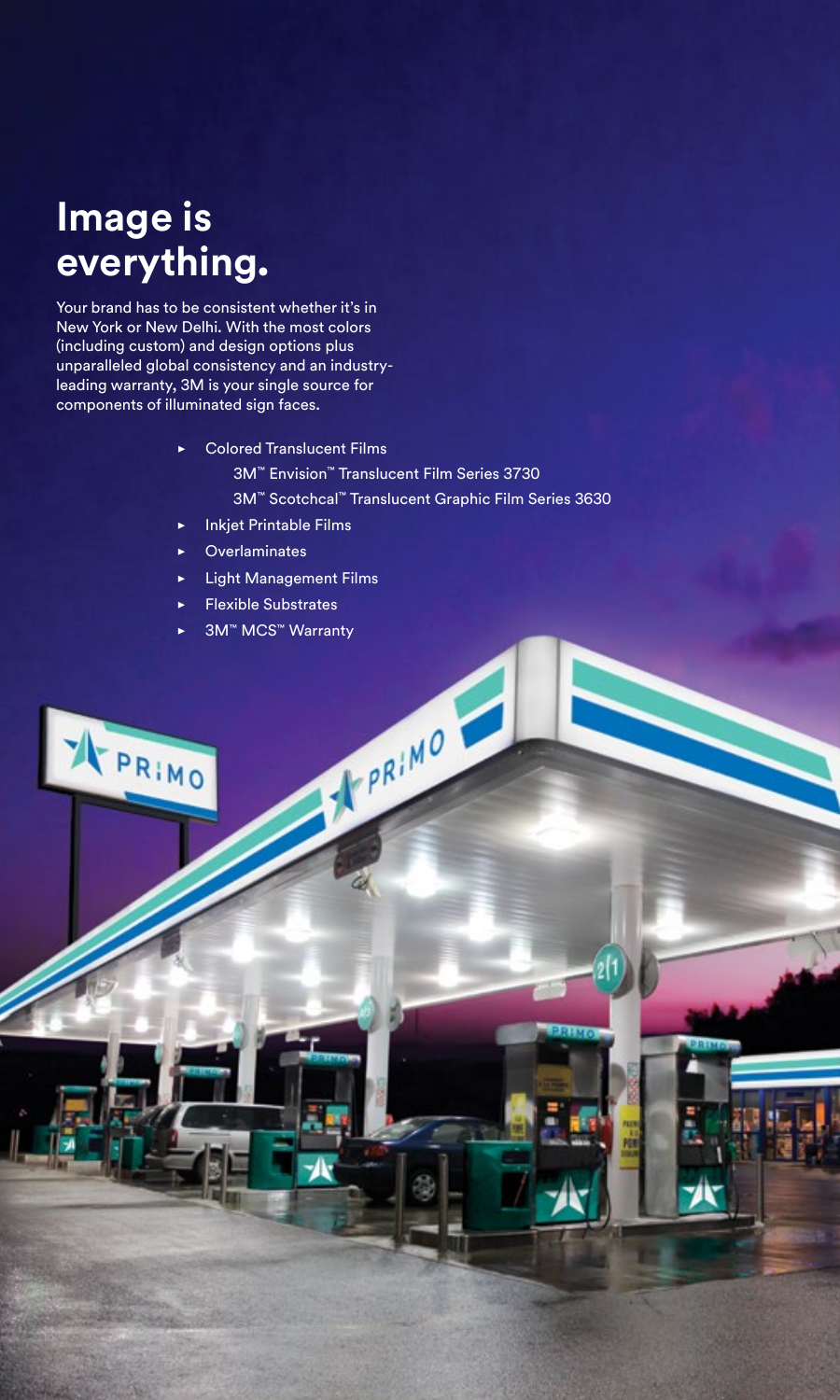#### **3M™ Envision™ Translucent Film Series 3730**

Customize the brightness\* of your illuminated signs with films that provide more light transmission.



\*Most graphics using film series 3730 on diffuser film 3735-50 provide more light transmission than other graphics using 3M™ Scotchcal™ Translucent Film Series 3630 on 3M™ Diffuser Film 3635-30. See 3M Product Bulletin 3630/3730 for details.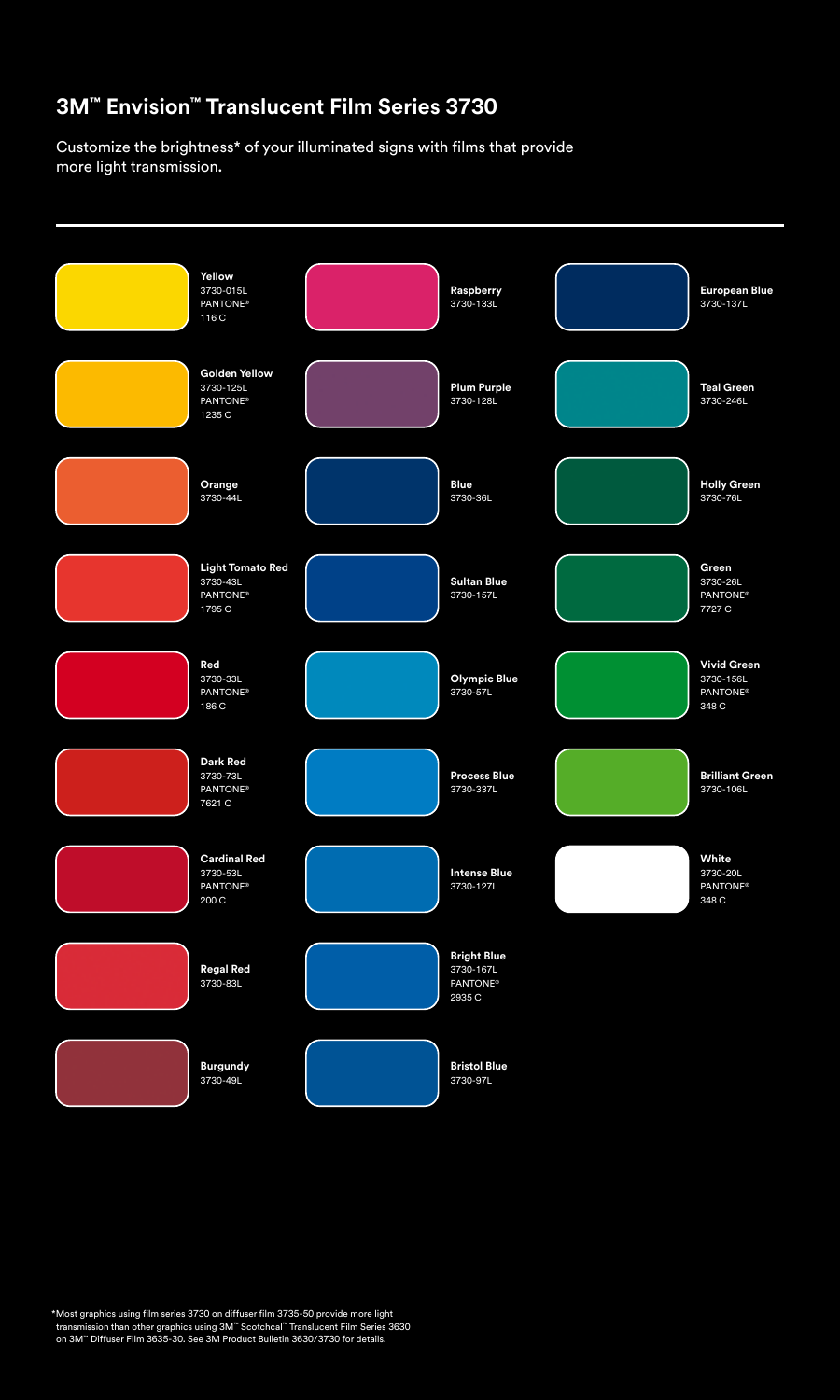### **3M™ Scotchcal™ Translucent Graphic Film Series 3630**

Get the attention you deserve with films that make your brand look great around the clock.

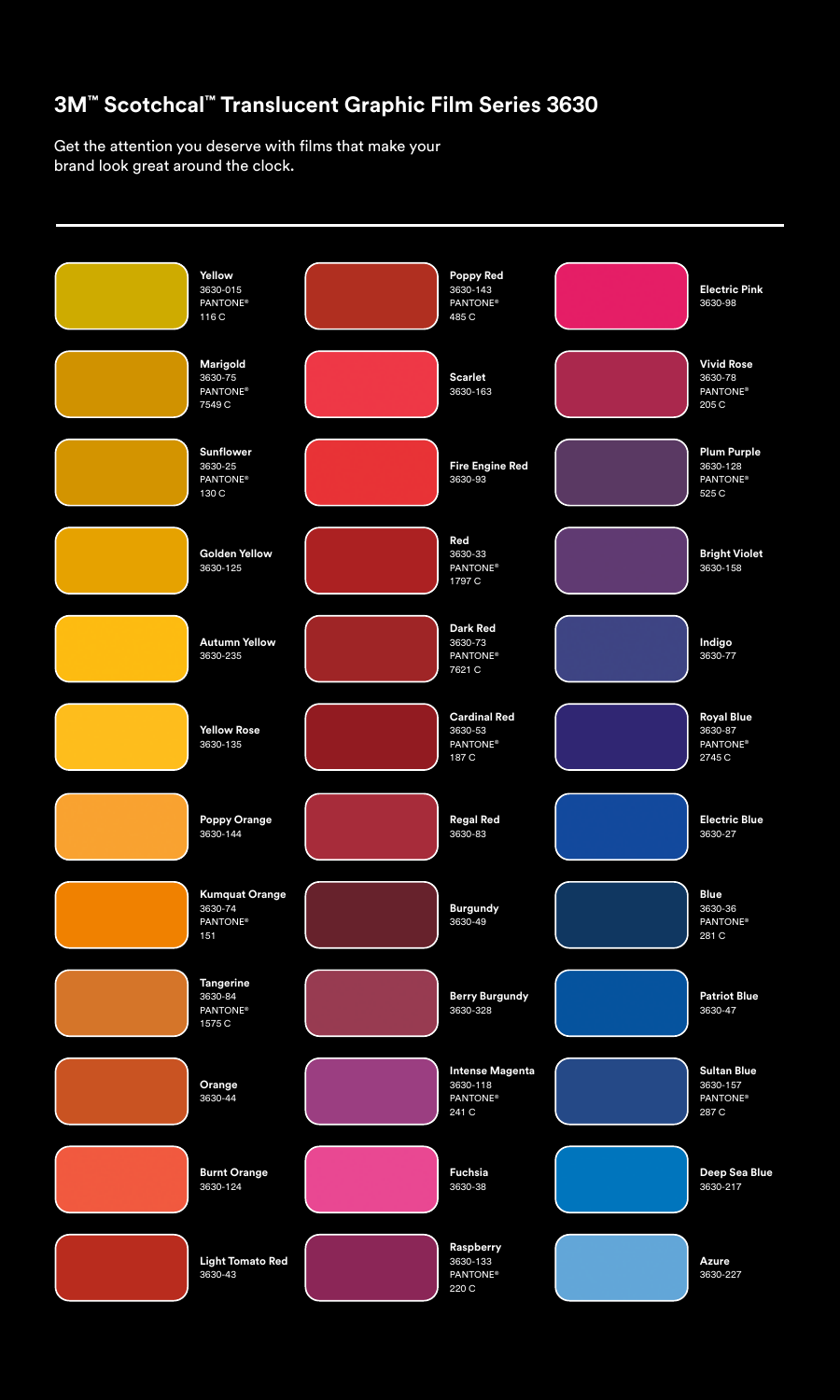### **3M™ Scotchcal™ Translucent Graphic Film Series 3630**

Get the attention you deserve with films that make your brand look great around the clock.

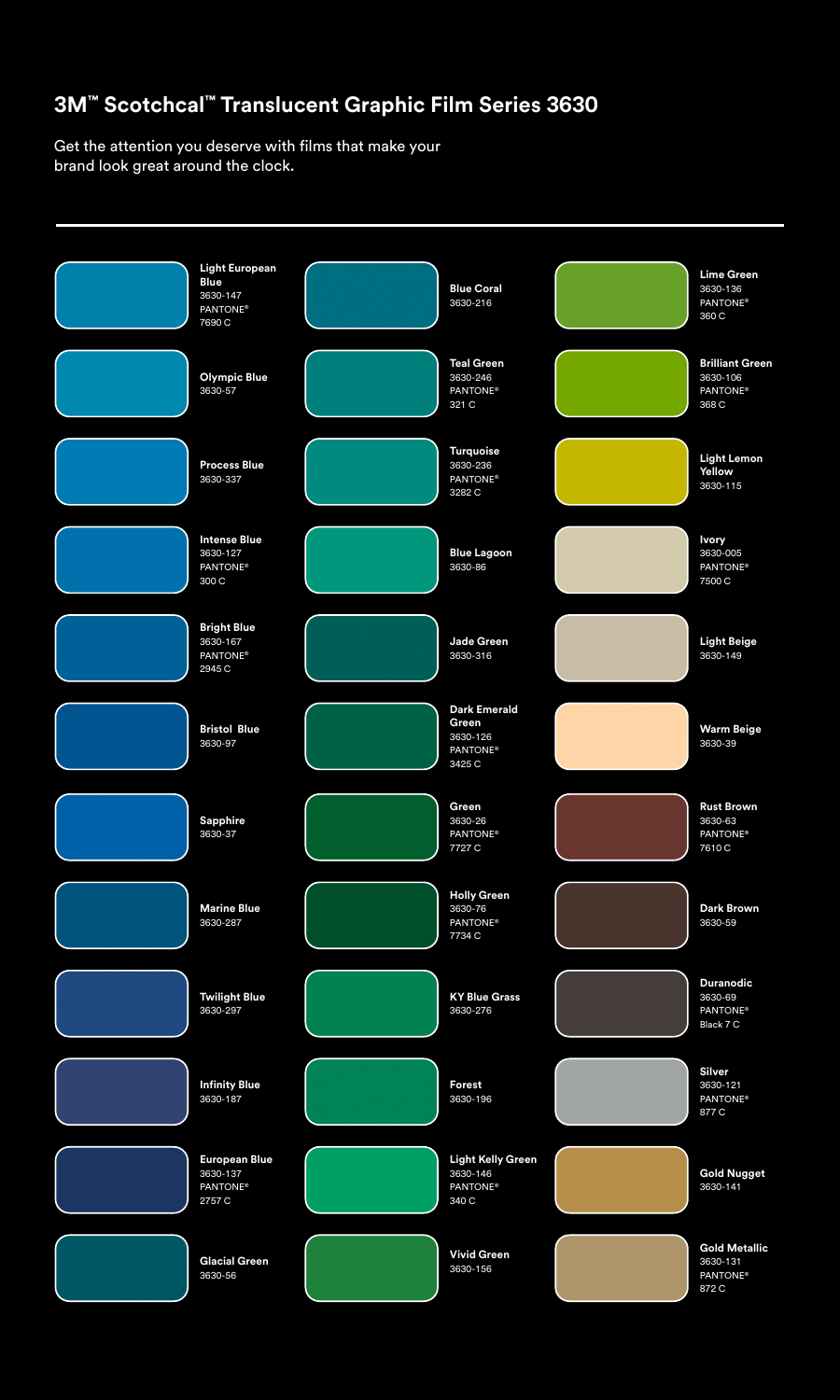#### **3M™ Scotchcal™ Translucent Graphic Film Series 3630**

#### **Inkjet Printable Films and Overlaminates**

#### **3M™ Light Management Films**



### **Can't find your color?**

Get the highest quality film in the color you want with our three-day, no charge color match service.

Can't find your color? No problem — we can custom match colors for you. Contact your local 3M distributor or sales representative to find out how easy it is to get the perfect film for your needs in the perfect color for your brand.

To learn more visit 3M.com/graphics.

### **Color matching steps:**

- **1.** Contact your 3M sales representative.
- **2.** Provide Pantone®, RAL, or NCS color, or a physical sample.
- **3.** Receive A4 sample of the matched color in about one week! Once the color is approved, 3M will begin to make the color shortly after ordering.

\*Minimum order quantities as low as 250 yards. Minimum quantities vary based on product and dimension.



**Smoke Gray** 3635-91

**Light Enhancement F White** 3635-100